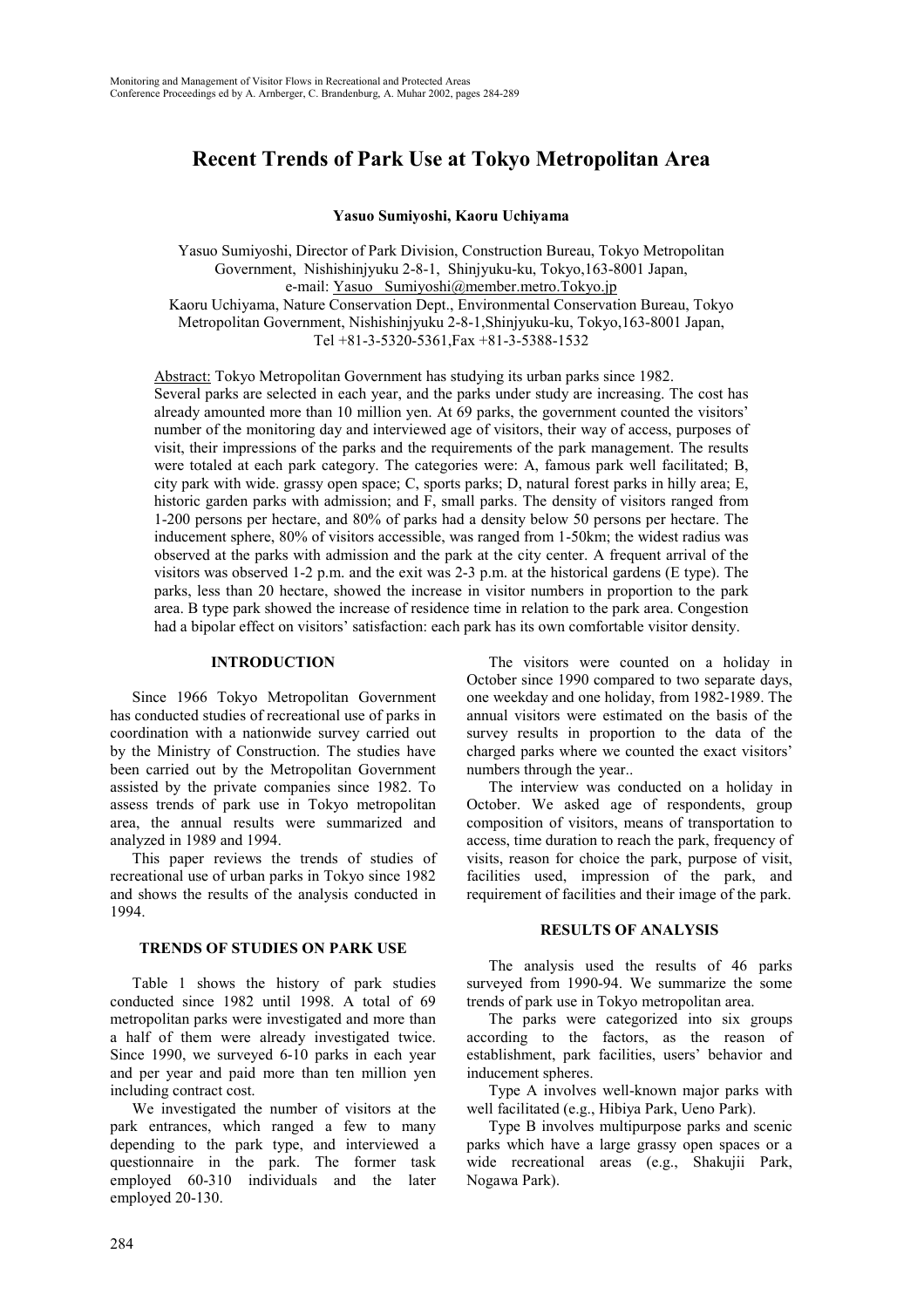Type C involves sports parks with various sporting facilities (e.g., Komazawa Olympic Park).

Type D involves hilly parks and natural parks (e.g., Sakuragaoka Park).

Type E involves historical parks and Japanesestyle gardens (Koishikawa-Korakuen Gardens).

Type F involves small parks (e.g., Aoyama Park, Nakagawa Park).

#### *Density of visitors*

Density of visitors was calculated as the average density of visitors per park area at each hours. This indicates the congestion of the park of the day. As in Figure 1, 80% of parks showed a visitor density of under 50 persons/ha. Zoological park, botanical gardens and parks with cultural installation or sporting facilities showed much higher densities.

Conversely, as in Figure 2, the lower density was observed at Type D, hilly parks with large forest.

#### *Inducement sphere*

The inducement sphere was estimated by the radius of the area where 80% of respondents lived in and the induced distance was calculated as the average radius of the sphere.

Induced distance of each park is shown in Figure 3. Tokyo metropolitan parks had the distance

ranged from 1 km to 50 km. The large inducement spheres were observed at the charged parks or park located in the city center. Figure 4 shows the frequency distribution of the inducement sphere of each park type. Type E parks, historical parks and Japanese gardens, had a larger inducement sphere, while other types had a sphere of less than 10 km.

### *Fluctuation of visitors' arrival, leaving and residence in the park*

Figures 5-7 illustrate fluctuation of visitors entering, leaving and residence of each park type.

Type E displayed high concentrations of arrival during 13-14 o'clock and departure during 14-15 o'clock. In contrast, Type C, sports parks, showed a relatively gentle fluctuation for both arrival and departure due to the capacities of the facilities and also showed the gentle peak by the constant use.

#### *Effect of park area to the visitors' number*

Figure 8 shows the correlation between the annual number of visitors and park areas.

The greater annual number of visitors was observed at the larger park (Aoki 1984).

However, the large park, e.g. over 20 ha, especially well-known, major parks of Type A showed the inconsistent results. Because these parks were affected by the invents held at the park and the location of the park on the annual visitors. And type D, hilly parks, showed the smaller number of visitors compared to the park area. As for the smaller parks, i.e. less than 20 ha, the annual number of the visitors was related to the park area. (Fig.9)

#### *Effect of park area to residence time*

Figure 10 reveals a weak correlation between the average residence time of visitors and the park area. And Figure 11 demonstrates, different residence time at each park type.

Sports parks and gardens showed similar residence time in the park category, because of the similar behaviors at the park. Type B, multipurpose or scenic parks, showed the effect of park area on the residence time, because of the variety of visiting purposes. (Fig.12)

#### *Relation of satisfaction and congestion*

Satisfaction ratio was calculated as the percentage of respondents who stated satisfactions in the questionnaire. Congestion ratio was calculated as the percentage of respondents who stated the park to be congested. The level of satisfaction decreased at the weak congestion and at the overcrowded. The highest satisfaction was observed at 15% the congestion ratio. (Fig.13)

This suggests that some visitors are seeking tranquillity and relaxation, and some are enjoying a crowd.

#### **REFERENCES (IN JAPANESE)**

Tokyo Metropolitan Government (1994): Report on a General Analysis of Studies of Recreational Use of Urban Parks. Parks Division, Bureau of Construction, Tokyo Metropolitan Government. 105 pp.

Aoki, Koichiro (1984): Utilization of Parks. Chikyusha. 212 pp.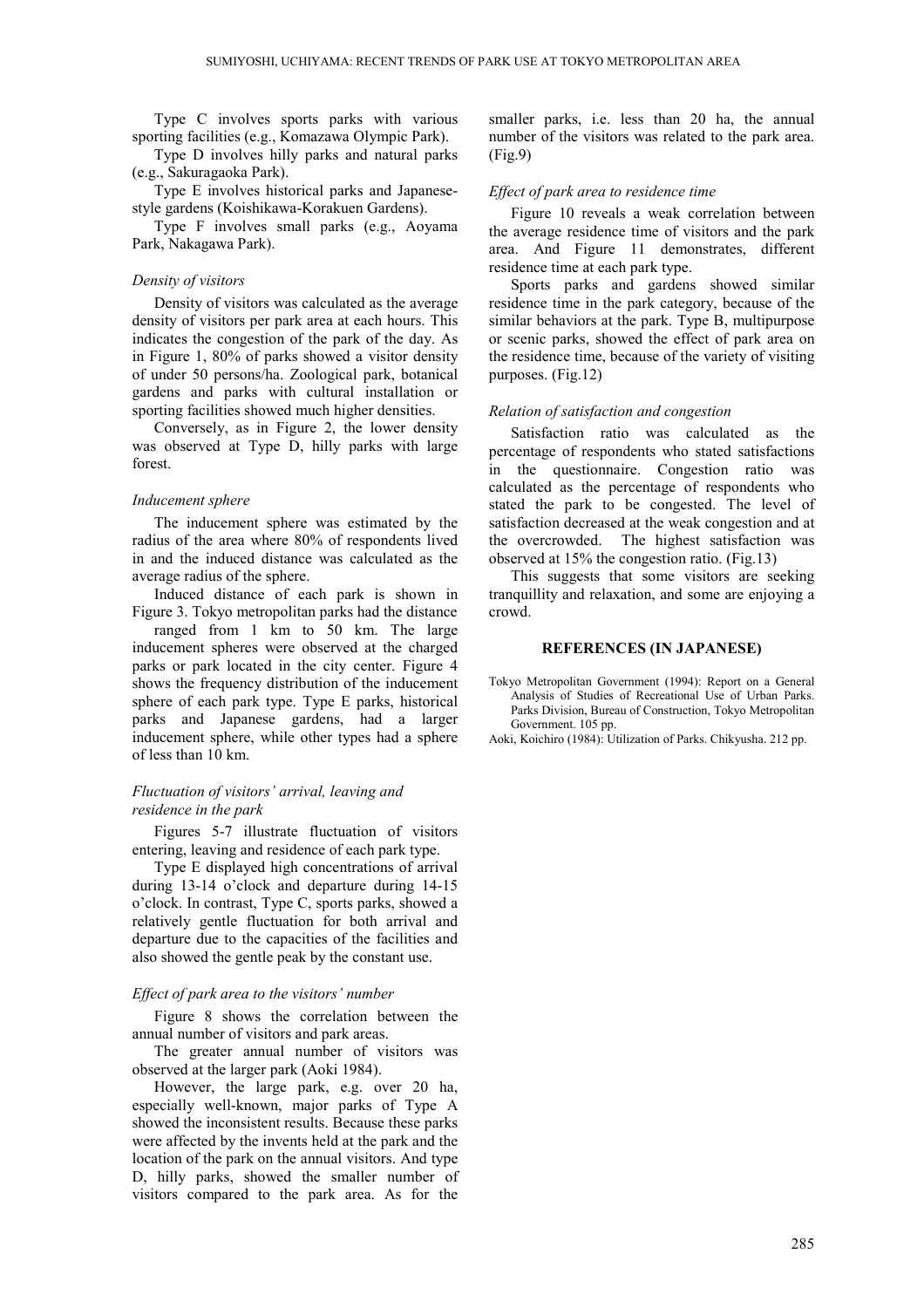## SUMIYOSHI, UCHIYAMA: RECENT TRENDS OF PARK USE AT TOKYO METROPOLITAN AREA

|                                            | Table $\mathsf{p}$ Investigations of recreational use in Tokyo Metropolitan Parks |             |                |                            |                |            |                |                |                  |                                  |                 |                   |                                                                                 |              |                 |                       |                |                 |                    |
|--------------------------------------------|-----------------------------------------------------------------------------------|-------------|----------------|----------------------------|----------------|------------|----------------|----------------|------------------|----------------------------------|-----------------|-------------------|---------------------------------------------------------------------------------|--------------|-----------------|-----------------------|----------------|-----------------|--------------------|
| N <sub>0</sub>                             | Park                                                                              | Area iâ i   |                |                            |                |            |                |                |                  |                                  |                 |                   | 1982 1983 1984 1985 1986 1987 1988 1989 1990 1991 1992 1993 1994 1995 1996 1997 |              |                 |                       |                |                 | 1998               |
| 1                                          | Ueno Park                                                                         | 53.4        | $^\circledR$   |                            |                |            |                |                |                  |                                  |                 |                   | œ                                                                               |              |                 |                       |                |                 |                    |
|                                            | Shba Park                                                                         | 122         |                |                            |                |            |                |                | œ                |                                  |                 |                   | œ                                                                               |              |                 |                       |                |                 |                    |
|                                            | 3 H biya Park                                                                     | 162         | $\mathbbm{C}$  |                            |                |            |                |                |                  |                                  |                 |                   | œ                                                                               |              |                 |                       |                |                 |                    |
|                                            | 4 Inogashira Park<br>5 Kvu Sh ba-rkvu Gardens                                     | 364<br>43   |                |                            | $\,$ @         |            |                |                |                  |                                  | œ               |                   | œ                                                                               |              |                 |                       |                |                 | $^\circledR$       |
|                                            | 6 Daba Park                                                                       | 30          |                |                            |                |            |                |                |                  |                                  |                 |                   |                                                                                 |              |                 |                       |                | œ               |                    |
|                                            | 7 Yokoam icho Park                                                                | 20          |                |                            |                |            |                |                |                  |                                  |                 |                   | œ                                                                               |              |                 |                       |                |                 |                    |
|                                            | 8 Sarue Park<br>9 Kivosum iGardens                                                | 145<br>81   |                |                            | œ              |            |                |                |                  |                                  | œ<br>œ          |                   |                                                                                 |              |                 |                       |                |                 | œ                  |
|                                            | 10 Savam a Park                                                                   | 246         |                |                            |                |            | $\mathbb{C}$   |                |                  |                                  |                 |                   | œ                                                                               |              |                 |                       |                |                 |                    |
|                                            | 11 Roka Koshu-en Gardens                                                          | 66          |                |                            |                |            | $^\circledR$   |                |                  |                                  |                 |                   | œ                                                                               |              |                 |                       |                |                 |                    |
|                                            | 12 Koshikawa-Korakuen Gardens<br>13 R kugen Gardens                               | 7.1<br>88   |                |                            |                |            |                |                |                  |                                  | œ<br>œ          |                   |                                                                                 |              |                 |                       |                |                 | œ<br>$\mathbbm{C}$ |
|                                            | 14 Muko jina-Hyakkaen Gadens                                                      | 1.1         |                |                            |                |            |                |                |                  |                                  | œ               |                   |                                                                                 |              |                 |                       |                |                 | $^\circledR$       |
|                                            | 15 Hama-rkvu Gadens                                                               | 250         |                |                            |                |            |                |                |                  |                                  | œ               |                   |                                                                                 |              |                 |                       |                |                 | $^\circledR$       |
|                                            | 16 KoganeiPark<br>17 Tovam a Park                                                 | 770<br>187  |                | œ                          |                | $^{\circ}$ |                |                |                  |                                  |                 |                   |                                                                                 | $\mathbb{C}$ | $\mathbb{C}$    |                       |                |                 |                    |
|                                            | 18 Kyu Furukawa Gardens                                                           | 31          |                |                            |                |            |                |                |                  |                                  | œ               |                   |                                                                                 |              |                 |                       |                |                 | œ                  |
|                                            | 19 K nuta Park                                                                    | 392         |                |                            | œ              |            |                |                |                  |                                  |                 |                   |                                                                                 |              | $\,$ @          |                       |                |                 |                    |
|                                            | 20 Johoku-Chuo Park<br>21 JindaiBotan calPark                                     | 212<br>459  |                |                            |                | œ          |                |                |                  |                                  |                 |                   |                                                                                 | $\mathbf{C}$ | œ               |                       |                |                 |                    |
|                                            | JindaiG reenery Information                                                       |             |                |                            | $\,$ @         |            |                |                |                  |                                  |                 |                   |                                                                                 |              |                 |                       |                |                 |                    |
|                                            | 22 Shaku ii Park                                                                  | 182         |                |                            |                |            |                | $\mathbb{C}$   |                  |                                  |                 |                   | $\mathbb{C}$                                                                    |              |                 |                       |                |                 |                    |
|                                            | 23 Zenpuku i Park<br>24 Zenpuku jiawa Park                                        | 79          |                |                            |                |            |                | $^{\circ}$     |                  |                                  |                 |                   |                                                                                 | œ            |                 |                       |                |                 |                    |
|                                            | 25 W adabori Park                                                                 | 180<br>173  |                |                            |                |            |                |                | œ                |                                  |                 |                   |                                                                                 | œ            |                 | œ                     |                |                 |                    |
|                                            | 26 Musashino Park                                                                 | 230         |                |                            |                | œ          |                |                |                  |                                  |                 |                   |                                                                                 |              |                 | œ                     |                |                 |                    |
|                                            | 27 MeiiPark                                                                       | 57          |                |                            |                |            |                |                | œ                |                                  |                 |                   |                                                                                 |              |                 |                       |                | œ               |                    |
|                                            | 28 Kom azawa 0 Mm pr Park<br>29 M zum oto Park                                    | 413<br>725  |                | œ                          |                |            | $\mathbb{C}$   |                |                  |                                  |                 |                   |                                                                                 | $^\circledR$ | $\mathbbm{C}$   |                       |                |                 |                    |
|                                            | 30 Htiashi-Avase Park                                                             | 159         |                |                            |                |            |                |                |                  |                                  |                 |                   |                                                                                 |              | œ               |                       |                |                 |                    |
|                                            | 31 Ukima Park                                                                     | 117         |                |                            |                |            |                |                |                  | œ                                |                 |                   |                                                                                 |              |                 | œ                     |                |                 |                    |
|                                            | 32 ShinozakiPark<br>33 YovogiPark                                                 | 239<br>54.1 |                | $^{\circ}$                 |                |            |                | $\mathbb{C}$   |                  |                                  |                 |                   |                                                                                 |              |                 | œ<br>œ                |                |                 |                    |
|                                            | 34 R vonan Park                                                                   | 60          |                |                            |                |            |                | $\mathbb{C}$   |                  |                                  |                 |                   |                                                                                 |              |                 |                       | $\mathbf{c}$   |                 |                    |
|                                            | 35 Aovam a Park                                                                   | 38          |                |                            |                |            |                |                |                  |                                  |                 |                   |                                                                                 |              | œ               |                       |                |                 |                    |
|                                            | 36 Sengenyama Park<br>37 Shipkaze Park                                            | 77<br>155   |                |                            | œ              |            |                |                |                  |                                  |                 |                   |                                                                                 | $^\circledR$ |                 |                       | $\mathbb{C}$   |                 |                    |
|                                            | 38 Akatuka Park                                                                   | 250         |                |                            |                |            |                |                | œ                |                                  |                 | œ                 |                                                                                 |              |                 |                       |                |                 |                    |
|                                            | 39 Soshtgaya Park                                                                 | 68          |                |                            |                |            |                |                |                  |                                  |                 |                   |                                                                                 |              |                 | $^{\circ}$            |                |                 |                    |
|                                            | 40 Yumenoshina Park<br>41 Tonogayato Gardens                                      | 433<br>21   |                |                            |                | œ          |                |                |                  |                                  | $\mathbb{C}$    |                   |                                                                                 |              | $\mathbbm{C}$   |                       |                |                 | $^\circledR$       |
|                                            | 42 H taash i Yam ato Park                                                         | 182         |                |                            |                |            |                |                |                  |                                  |                 | œ                 |                                                                                 |              |                 |                       |                |                 |                    |
|                                            | 43 Savama SakaiScenic Road                                                        | 77          |                |                            |                |            | œ              |                |                  |                                  |                 |                   |                                                                                 |              |                 |                       |                | œ               |                    |
|                                            | 44 Kameto-Chuo Park<br>45 Nogawa Park                                             | 10.3<br>397 |                | œ                          |                |            |                |                |                  | œ                                |                 |                   |                                                                                 | $\mathbb{C}$ |                 | œ                     |                |                 |                    |
|                                            | 46 Hirayama- ishiPark                                                             | 65          |                |                            |                |            |                |                |                  |                                  |                 | œ                 |                                                                                 |              |                 |                       |                |                 |                    |
|                                            | 47 Naganum a Park                                                                 | 320         |                |                            |                |            |                |                |                  |                                  |                 | œ                 |                                                                                 |              |                 |                       |                |                 |                    |
|                                            | 48 ToneriPark<br>49 Tamagawa.psuiScenic Road                                      | 472<br>118  |                |                            |                |            |                |                |                  |                                  |                 |                   |                                                                                 |              |                 |                       | $\mathbb{C}$   | œ               |                    |
|                                            | 50 H kargaoka Park                                                                | 608         |                |                            |                |            |                |                |                  | $^{\circ}$                       |                 |                   |                                                                                 |              |                 | œ                     |                |                 |                    |
|                                            | 51 Sakuragaoka Park                                                               | 227         |                |                            |                |            |                |                |                  |                                  |                 | $\mathbf{c}$      |                                                                                 |              |                 |                       |                |                 |                    |
|                                            | 52 Nakagawa Park<br>53 H tashi-Shimhtie Park                                      | 65<br>10.3  |                |                            |                |            |                |                |                  |                                  |                 | $^\circledR$      |                                                                                 |              | $\mathbbm{C}$   |                       |                |                 |                    |
|                                            | 54 Kom iva Park                                                                   | 241         |                |                            |                |            |                |                |                  |                                  |                 |                   |                                                                                 |              |                 |                       | œ              |                 |                    |
|                                            | 55 Takiyam a Park                                                                 | 24.4        |                |                            |                |            |                |                |                  |                                  |                 |                   |                                                                                 |              |                 |                       | $^\circledR$   |                 |                    |
|                                            | 56 H gash yam ato - M nam iP ark<br>57 Higashimurayama-Chuo Park                  | 99<br>121   |                |                            |                |            |                |                |                  |                                  |                 | $\mathbf{C}$<br>œ |                                                                                 |              |                 |                       |                |                 |                    |
|                                            | 58 Novam a - K ita P ark                                                          | 844         |                |                            |                |            |                |                |                  |                                  |                 |                   |                                                                                 | $^\circledR$ |                 |                       |                |                 |                    |
|                                            | 59 AknudaiPark                                                                    | 118         |                |                            |                |            |                |                |                  |                                  | $\mathbb{C}$    |                   |                                                                                 |              |                 |                       |                | $\mathbb{C}$    |                    |
|                                            | 60 RinshinomoriPark                                                               | 12.1        |                |                            |                |            |                |                |                  |                                  |                 |                   | œ                                                                               |              |                 |                       |                |                 |                    |
|                                            | 61 KasaiR nkaiPark<br>62 Musashino-Chuo Park                                      | 796<br>10.1 |                |                            |                |            |                |                |                  |                                  |                 |                   | œ                                                                               |              |                 |                       | œ              |                 |                    |
|                                            | $63$ 0 $\overline{v}$ um $\overline{v}$ Chuo Park                                 | 103         |                |                            |                |            |                |                |                  |                                  |                 | $\mathbf{c}$      |                                                                                 |              |                 |                       |                |                 |                    |
|                                            | 64 O vam ada Park                                                                 | 38.0        |                |                            |                |            |                |                |                  |                                  |                 |                   |                                                                                 |              |                 | œ                     |                |                 |                    |
|                                            | 65 Hach kokuvam a Park<br>66 EuchunomoriPark                                      | 227<br>168  |                |                            |                |            |                |                |                  |                                  |                 |                   |                                                                                 |              | $\mathbb{C}$    |                       | œ              |                 |                    |
|                                            | 67 K ba Park                                                                      | 221         |                |                            |                |            |                |                |                  |                                  |                 |                   |                                                                                 |              |                 |                       | $\mathbb{C}$   |                 |                    |
|                                            | 68 0 qunohara Park                                                                | 60          |                |                            |                |            |                |                |                  |                                  |                 |                   |                                                                                 |              |                 |                       |                | $\mathbb{C}$    |                    |
|                                            | 69 (Senzoku Park)<br>71<br>Number of investigated parks                           |             | $\overline{2}$ | 4                          | 5 <sup>1</sup> | 4          | 4 <sub>1</sub> | 4 <sup>1</sup> | $\left 4\right $ | $\mathbb{R}$<br> 4               | 10 <sup>1</sup> | $\overline{9}$    | 10 <sup>1</sup>                                                                 | 8            | 9               | 9                     | 8 <sup>1</sup> | 6               | -8                 |
| Investigated area $i \uparrow i$           |                                                                                   |             |                |                            |                |            |                |                |                  |                                  |                 |                   | 691 2059 1041 889 785 458 573 891 809 1336 1897 2204 2396 2349 2193 457         |              |                 |                       |                |                 | 596                |
| Counting survey<br>Number of investigators |                                                                                   | 134         | 220            | 117                        | 126            | 133        | 145            |                | 160 130          | 64                               | -99             | 167               | 154                                                                             |              | 310 278         | 207                   | 89             | 94              |                    |
| Questionnaire survey<br>Number of sheets   |                                                                                   |             | 31             | 110<br>1205 2482 1658 1446 | 44             | 35         | 24             | 26             | 24               | <b>27</b><br>1139 1139 1145 1077 | 58<br>2265      | 52<br>2228        | 61<br>2385                                                                      | 102          | 81              | 128<br>2217 2024 2587 | 100            | 34<br>1884 1234 | 47<br>1587         |
|                                            | Cost(millon Yen)                                                                  |             | २              | ц                          | $\mathbf{A}$   | 5          | 되              | 6 <sup>1</sup> | 6 <sup>1</sup>   | $\vert$                          | 12              | 14                | 16                                                                              | 17           | 18 <sup>1</sup> | 17                    | 16             | 11              | 14                 |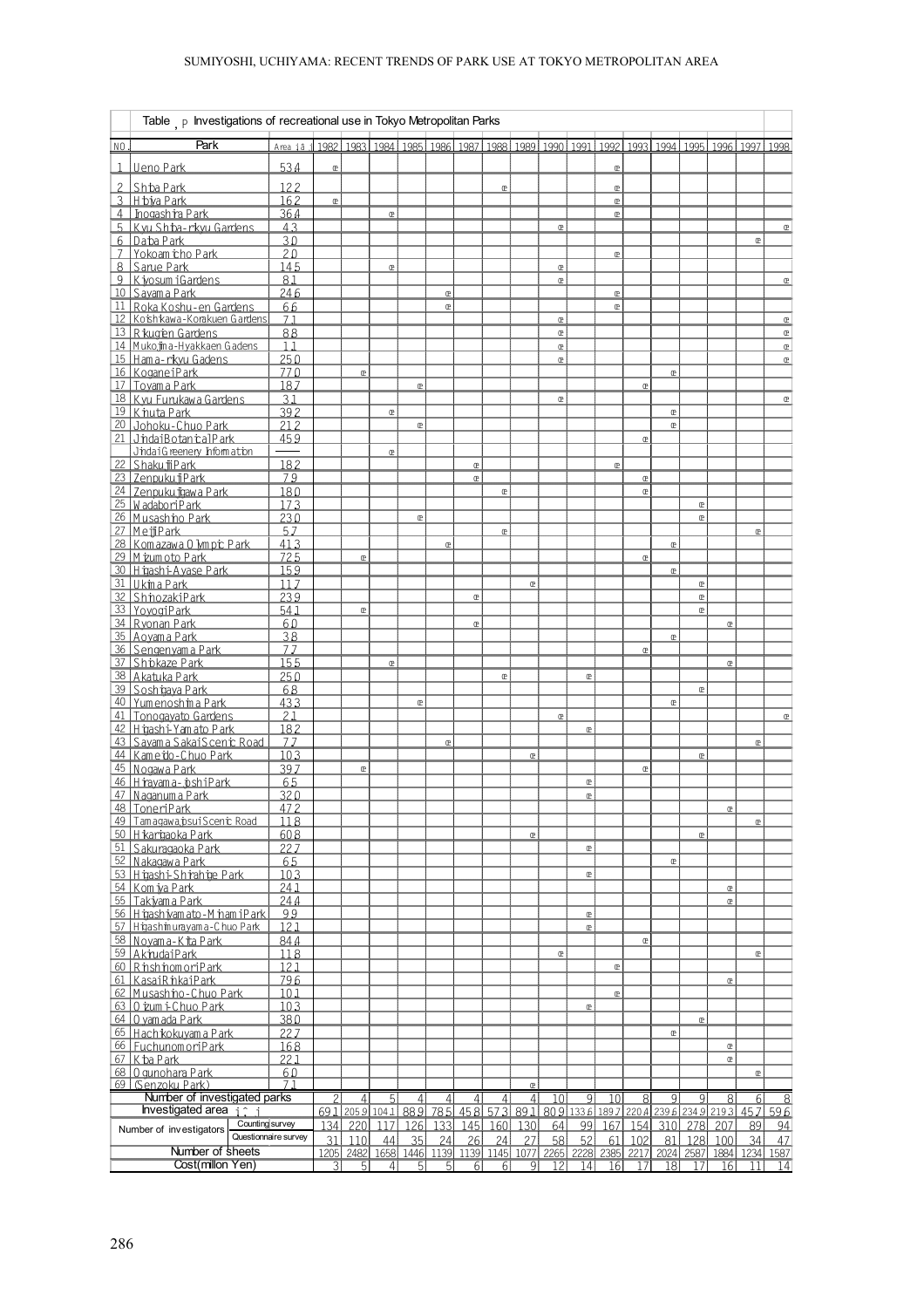

Fig. ,  $\textcolor{black}{\text{Q}}$  @ensity of visitors



Fig. 4 Distribution of Inducement sphere by park type

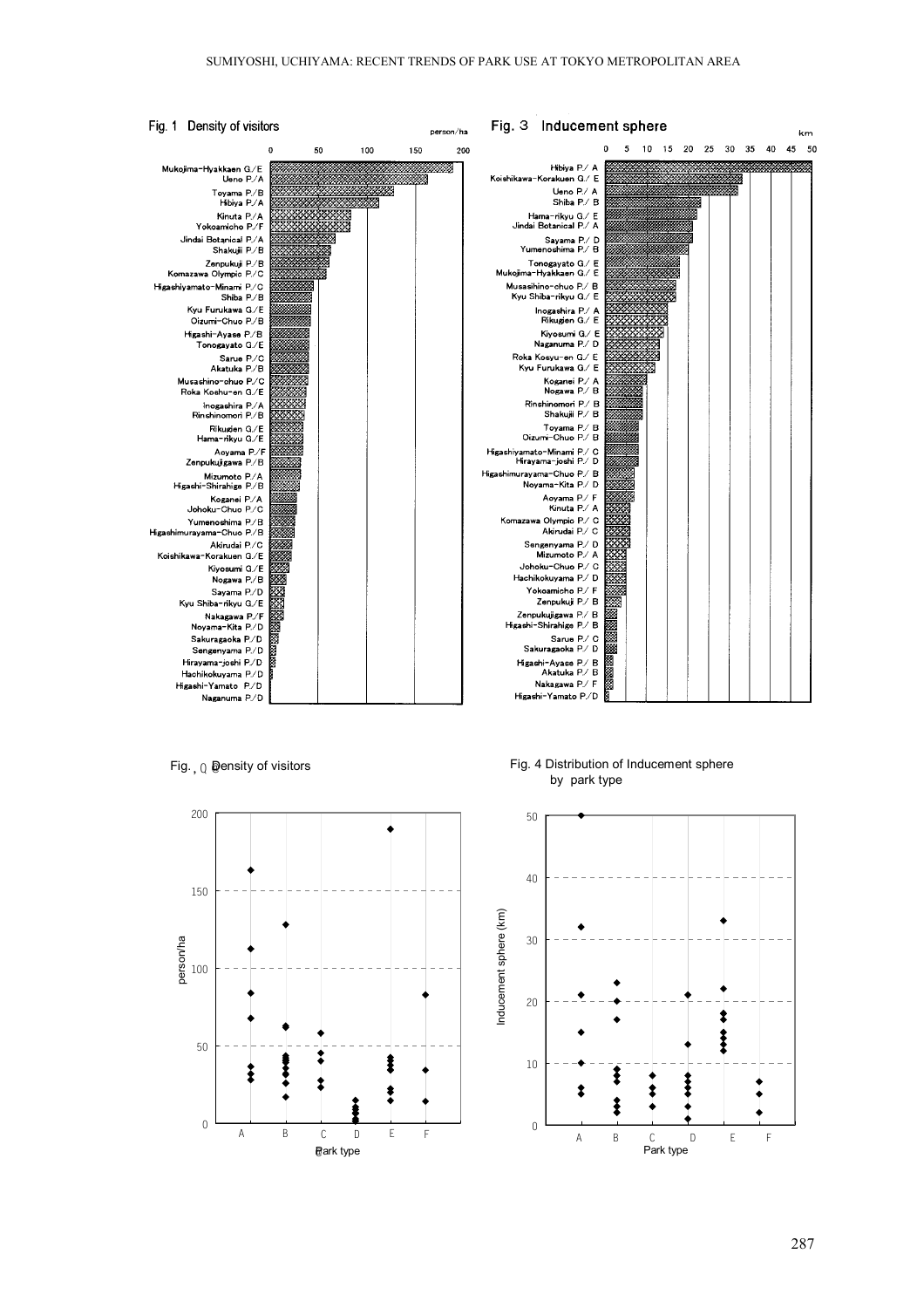## Fig. 5 Fluctuation of visitors' arrival

Fig. 7 Fluctuation of park visitors